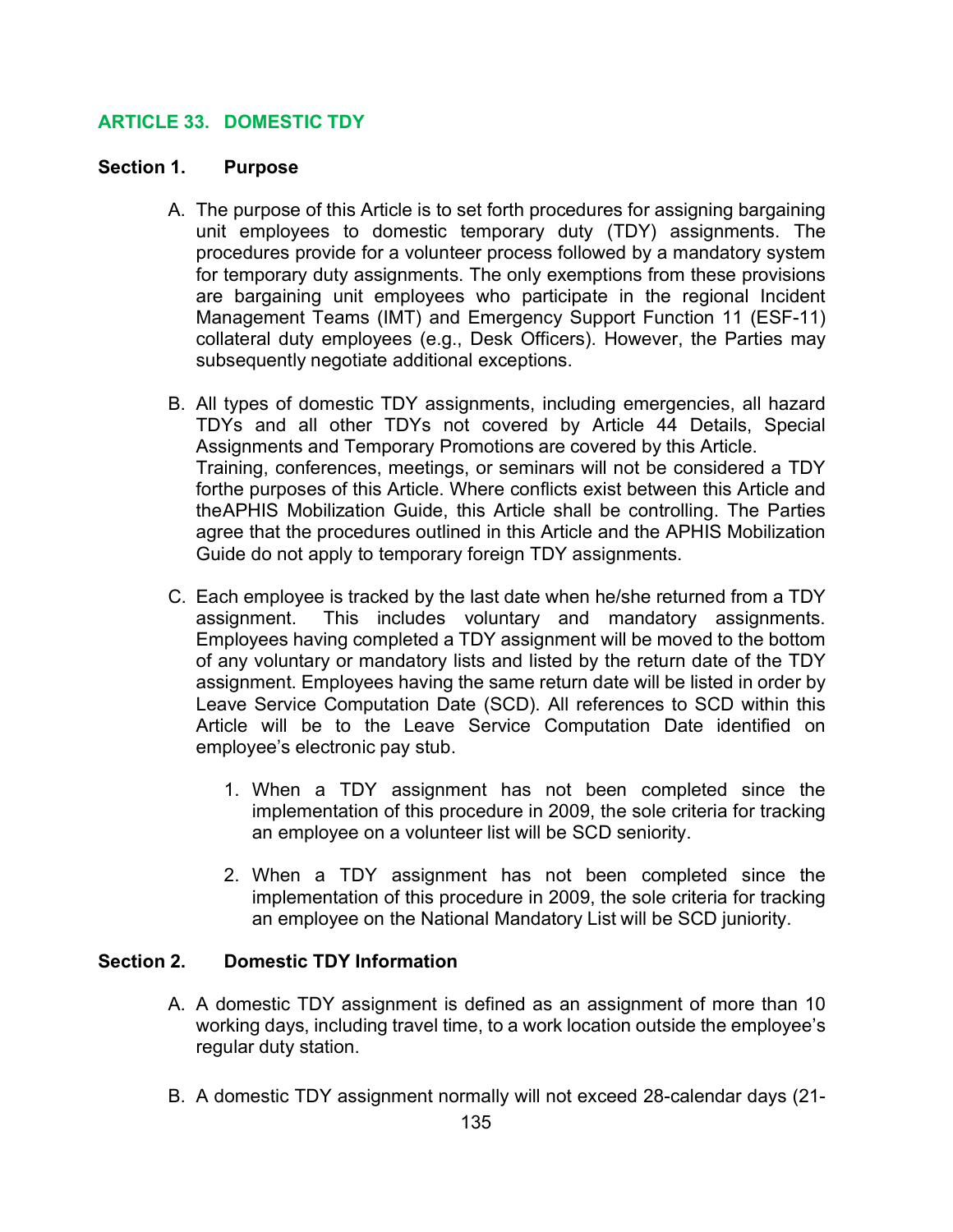calendar days when the TDY assignment is administered above the PPQ level). However, the Employer retains discretion to extend or shorten a TDY assignment based on the nature of the emergency. To the extent possible, employees will be given at least ten (10) working days advance notification of any mandated changes to the length of the deployment.

- C. It is in the interests of both Parties for selection procedures to be transparent. Lists compiled for voluntary and mandatory TDY assignments will be made available on the intranet.
- D. The Employer may make TDY assignments by state or local level based on the fact circumstances of the emergency. In these cases the qualified employees would be from the applicable state or local level. The Union may request a copy of the list used to select the employees.

#### Section 3. Volunteers

- A. A volunteer is a bargaining unit employee who has identified himself/herself as being available for a specific TDY assignment as an act of free will. Volunteering signifies that the employee is willing to voluntarily begin deployment 24 hours from the date the period for volunteering closes.
- B. Volunteers will be selected based upon qualification and availability.
- C. Volunteers will be solicited by an electronic communication addressed to all PPQ employees. Normally, the Employer will provide at least 24 hours for volunteers to respond to the communication. The communication will provide specific information on all of the following:
	- 1. the closing date and time for the period to respond;
	- 2. the specific dates of the TDY assignment, when known;
	- 3. the location and nature of the emergency;
	- 4. expected work hours;
	- 5. physical demands required;
	- 6. specific qualifications and any specialty positions needed; and
	- 7. recognize that the information may be subject to change.
- D. The following criteria must be met in order for bargaining unit employees to be eligible to volunteer for a TDY assignment:
	- 1. valid state driver's license;
	- 2. permanently employed;
	- 3. fully successful rating (satisfactory on ICS 225) on last evaluation of record, if available.
- E. Employees participating in temporary promotions, special assignments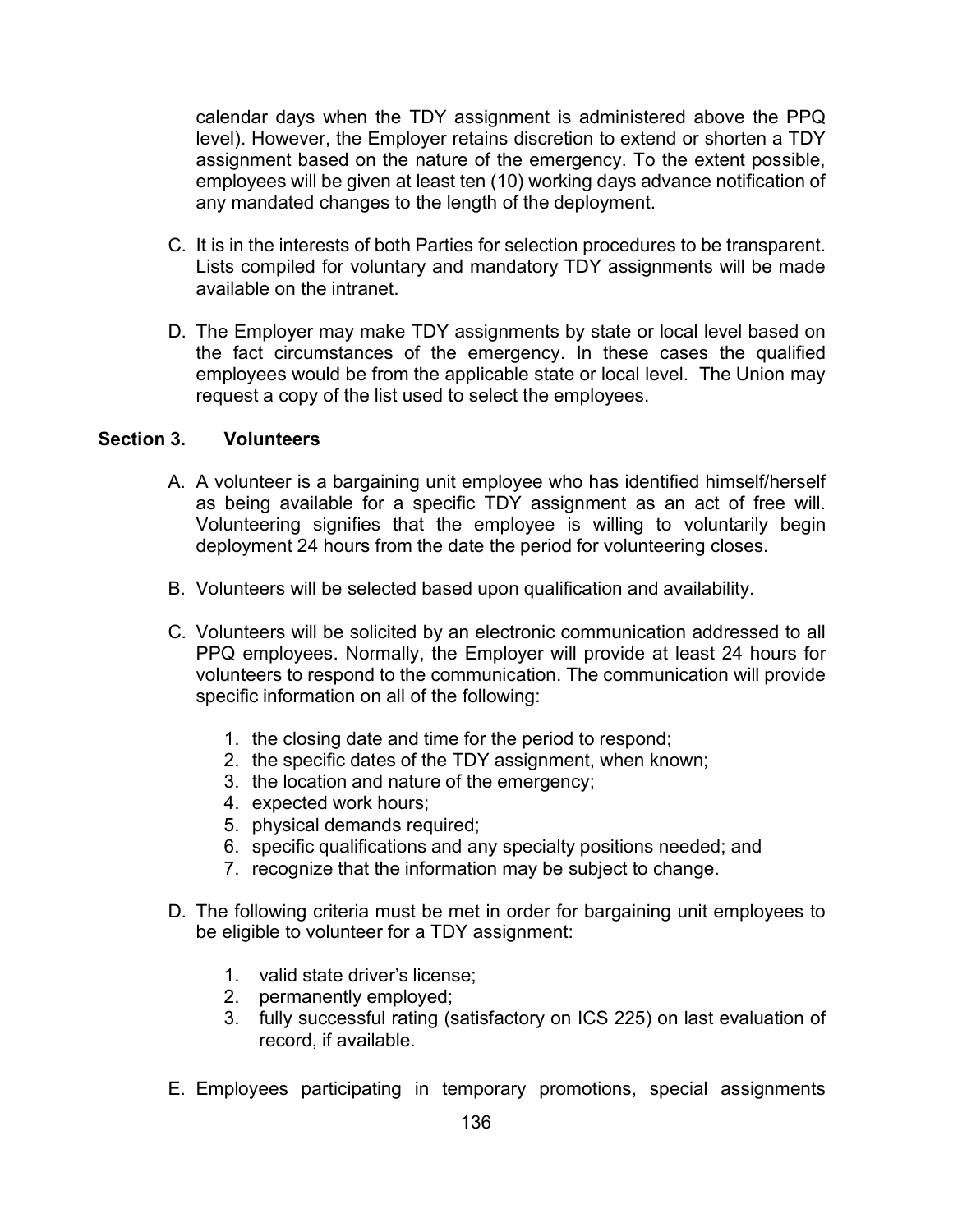and/or details must obtain permission to volunteer for domestic TDY assignments.

F. Specific positions may be exempt at the discretion of the Employer. Examples may include but are not limited to Identifiers and Canine Officers. The Employer will notify the Union of any exempted positions.

### Section 4. Selection Process for TDY Assignment

- A. Upon completion of the period of time to respond to a communication to all PPQ employees soliciting volunteers, the Employer will rank employees on a volunteer list. Employees will be initially ranked in order by Service Computation Date (SCD) with the most senior employee first and then in descending order. However, employees with a date of returning from a TDY deployment since the implementation of this procedure in 2009 will be moved to the bottom of the volunteer list and listed by the TDY return date. Employees with the same return date will be listed in order by SCD. Volunteers will be selected from the list in the order of appearance based on availability and qualifications.
- B. When a specific qualification (skill, knowledge or ability) is required for a TDY assignment, the Employer will select the first available employee with the required qualification(s). If there is not an available employee on the volunteer list with the necessary qualification(s), then a qualified and available employee will be selected from outside the volunteer list in accordance with the mandatory procedures. For example, when the qualifications of a Plant Health Safeguarding Specialist are required, other bargaining unit employees may be passed over until an employee with the desired qualification is reached or the voluntary list is exhausted and the mandatory list is utilized.
- C. The Hub may identify specific states as unavailable for TDY assignment due to ongoing emergency programs within the state. For example, employees within the state of California may be identified as unavailable due to intrastate emergencies.
- D. The Employer may identify specific single pest eradication or control program work units (e.g., Potato Cyst Nematode, Emerald Ash Borer, Citrus Health Response Program) with seasonal or intermittent workloads. Employees at these designated work units would receive priority consideration when volunteering for TDY assignments. The Employer will provide the Union courtesy notification of any such work units.
- E. Employer requests for a priority volunteer selection exception for geographic areas of consideration (GAC) or other considerations not addressed in the TDY MOU will be brought to the National President for case by case consideration.
- F. The supervisor may identify an employee as "unavailable" for a TDY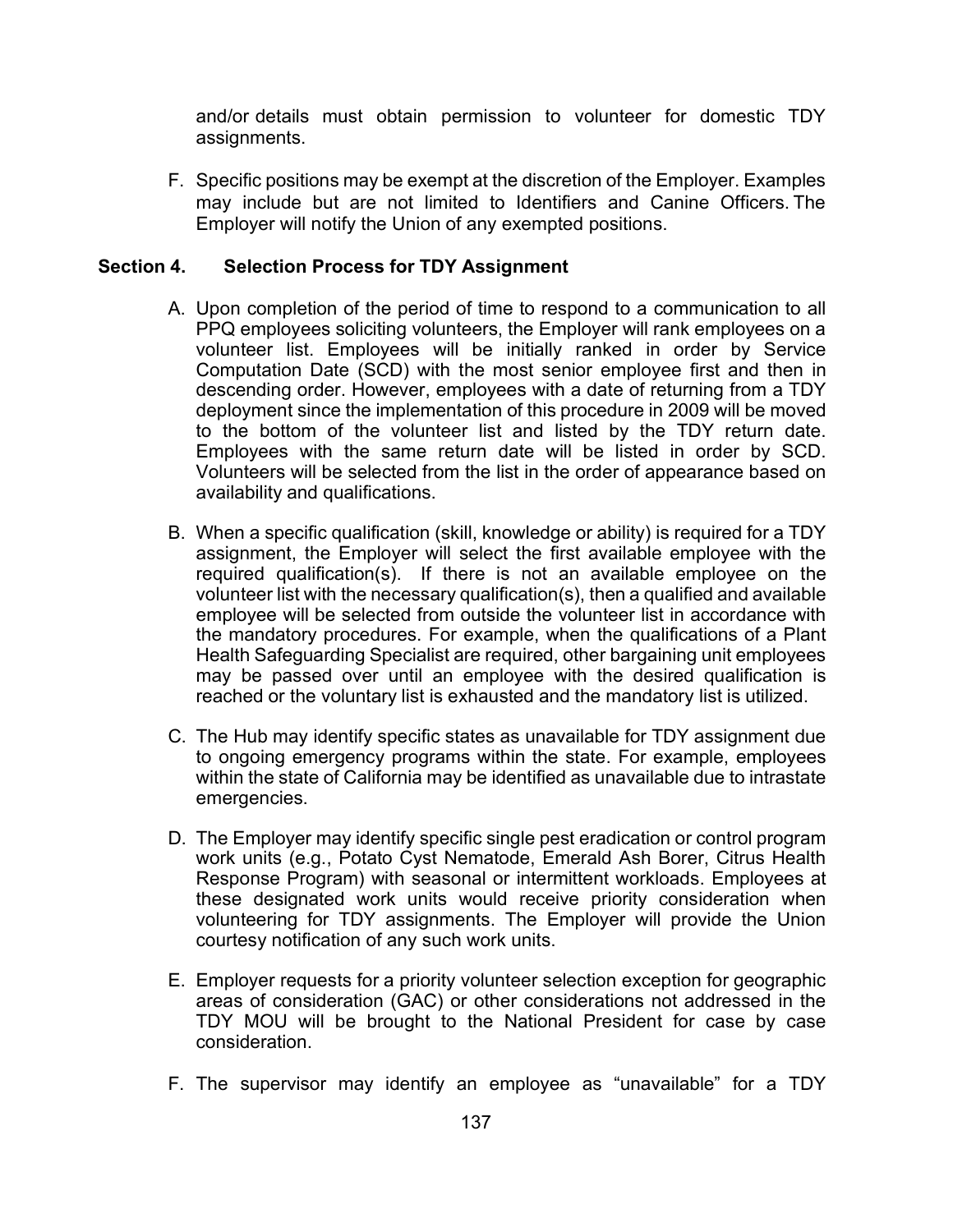assignment with the concurrence of the Field Operations Associate Deputy Administrator or designee when staff reductions may result in the work unit's inability to accomplish required program activities.

- G. The Employer will identify as "unavailable" employees returning from foreign TDY and/or developmental assignments for a period of 21 calendar days upon return to his/her duty station. As with all emergency response operations, this is a general guideline that is subject to change based on the severity and scope of the emergency.
- H. After qualified and available volunteers have been exhausted the Employer will utilize the mandate procedures.
- I. Employees may ask their supervisor for an explanation as to why they were determined to be not qualified for a TDY assignment. If an employee is not satisfied with the explanation, then that employee may utilize the grievance procedure.

#### Section 5. Notification Process for All TDY Assignments

- A. Normally, employees will be provided as much advance notice of TDY assignment as possible, with a minimum of 14 days being desirable. However, some employees may be required to report on shorter notice for theinitial TDY rotation. To the extent possible, the minimum reporting time for a mandatory TDY assignment from the date of the notice shall be 48 hours for employees in CONUS and 72 hours for employees reporting from outside CONUS.
- B. Initial notification should include the following information:
	- 1. reporting data and anticipated length of assignment;
	- 2. project intake duty station;
	- 3. project information; (i.e., specifics of the primitive working conditions and inherent physical demand requirements (if known);
	- 4. uniform requirement;
	- 5. contact person and telephone number;
	- 6. additional (if any) pertinent information;
	- 7. Union representative to contact for the TDY assignment.

#### Section 6. General TDY Information

- A. All TDY eligible bargaining unit employees may be required to participate in the Government Travel Charge Card program.
- B. When an employee is identified as unavailable or not qualified for TDY assignment then the employee will be passed over if his or her name is reached on the National Mandatory TDY List.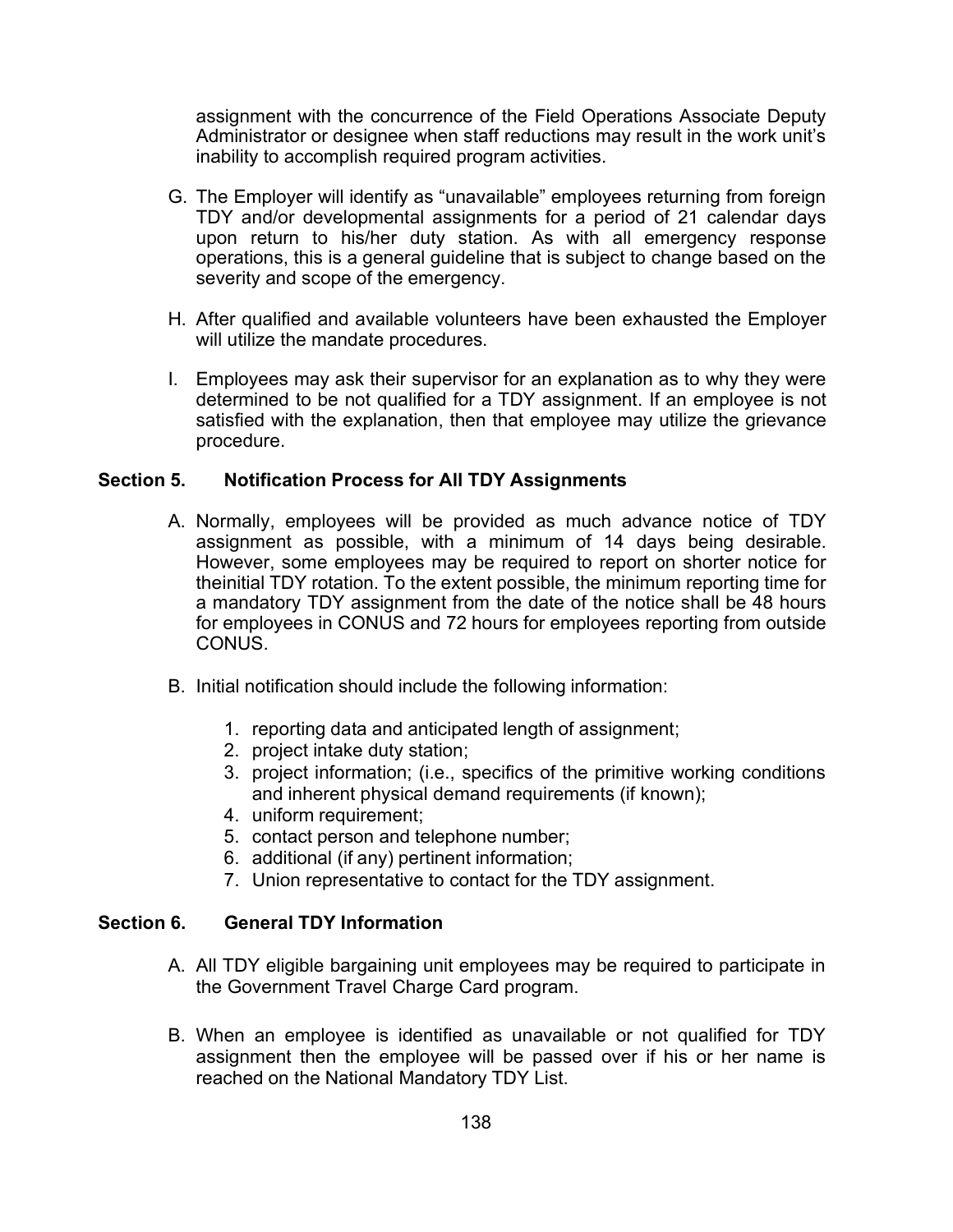- C. When warranted due to the lack of available and qualified bargaining unit employees voluntarily requesting TDY assignments, employees will be mandated by using the National Mandatory TDY List. All bargaining unit employees will initially be placed on the National Mandatory TDY List by reverse Service Computation Date (SCD). New employees will be placed at the top of the list, but will not be mandated until all eligibility requirements have been met. Once an employee has completed a TDY assignment after the implementation of this procedure in 2009 (voluntary or mandatory), his/hername will be moved to the bottom of the National Mandatory TDY List and willbe identified by the date of the completion of the TDY assignment. Employees having the same date of completion will be listed in order by completion date and reverse SCD.
- D. Hazardous duty pay premiums will be paid when required by law, rule or regulation.
- E. Employees currently on TDY may be offered a TDY extension prior to the Employer utilizing any of the voluntary or mandatory lists.
- F. Once the employee reports to the TDY induction site, then the service shall be counted as attendance at a TDY assignment.
- G. Except in emergency situations, the Employer shall not contact employees while on annual leave for the purposes of making a mandatory TDY assignment. If an attempt is made to contact an employee, it will be on the telephone number provided by the employee for TDY contact, if any.
- H. The Employer has determined that only law enforcement personnel, trained tocarry a weapon will be required to perform armed military or police duties on Domestic TDY assignments.
- I. The Employer may authorize a rest period not in excess of 24 hours at either an intermediate point or at the employee's destination if:
	- 1. the origin or destination point is outside of CONUS;
	- 2. the scheduled flight time, including stopovers, exceeds 14 hours;
	- 3. travel is by a direct or usually traveled route; and,
	- 4. travel is by coach-class service.

In addition, an employee may be granted up to two (2) hours of excused absence before or after a period of travel, if the time of departure from or arrival at the official duty site would not allow substantive work to be accomplished.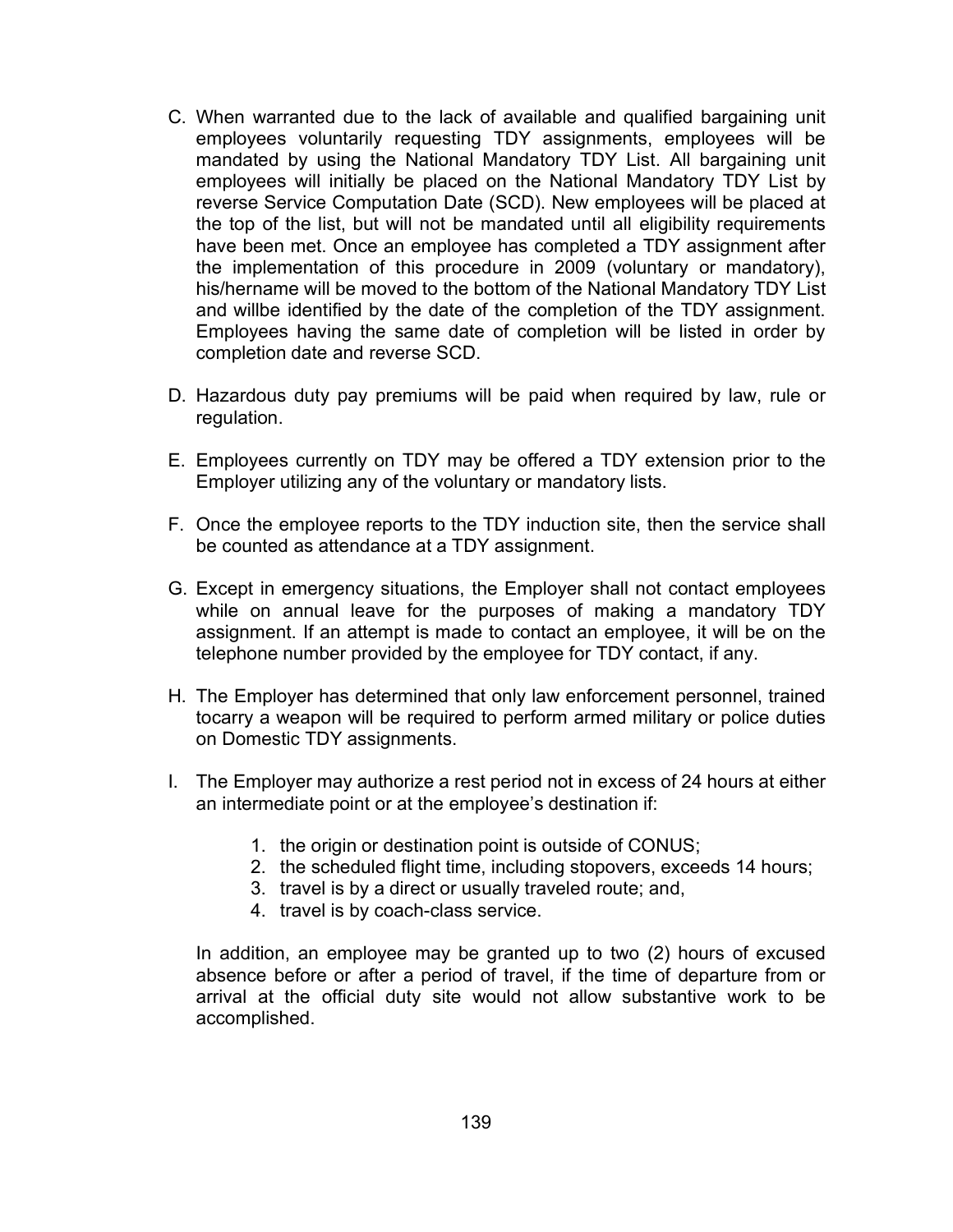- J. Upon an employee's notification of deployment of forty eight (48) hours or less, that employee may be granted a reasonable amount of Administrative Leave, up to eight (8) hours in order to make preparations for the TDY.
- K. The Employer may authorize per diem or actual expense and round-trip transportation expenses for periodic return travel on non-workdays to his/her home or official station under the following circumstances:

1. the Employer requires the employee to return to his/her official station to perform official business; or

2. the Employer will realize a substantial cost savings by returning the employee home; or

3. periodic return travel home is justified incident to an extended TDY assignment.

- L. Volunteers may be reconsidered at the local level prior to a mandatory assignment. It is the employee's responsibility to attempt to identify a volunteer for his/her mandatory TDY assignment. All efforts to secure management approval for a substitute for a mandatory assignment mustconclude without any delay in the deployment process.
	- 1. A qualified and available employee, who obligates himself/herself toattend a TDY in another employee's stead, will receive TDY credit on the mandatory and voluntary tracking lists upon completion of the assignment.
	- 2. Any employee who has secured a qualified and available substitute shall be deferred mandatory assignment for that round only, but shall remain at the same position on the National Mandatory TDY List for subsequent rounds.

### Section 7. Union Representative Information

- A. The Employer shall provide Union representative contact information provided by NAAE in printed project intake materials issued to the unit employee upon arrival at the TDY site.
- B. Union representatives will be authorized travel and attendance at a TDY location in accordance with Article 11 Official Time.

#### Section 8. Safety and Health

A. Any Personal Protective Equipment (PPE) that is required on the TDY assignment will be provided to employees.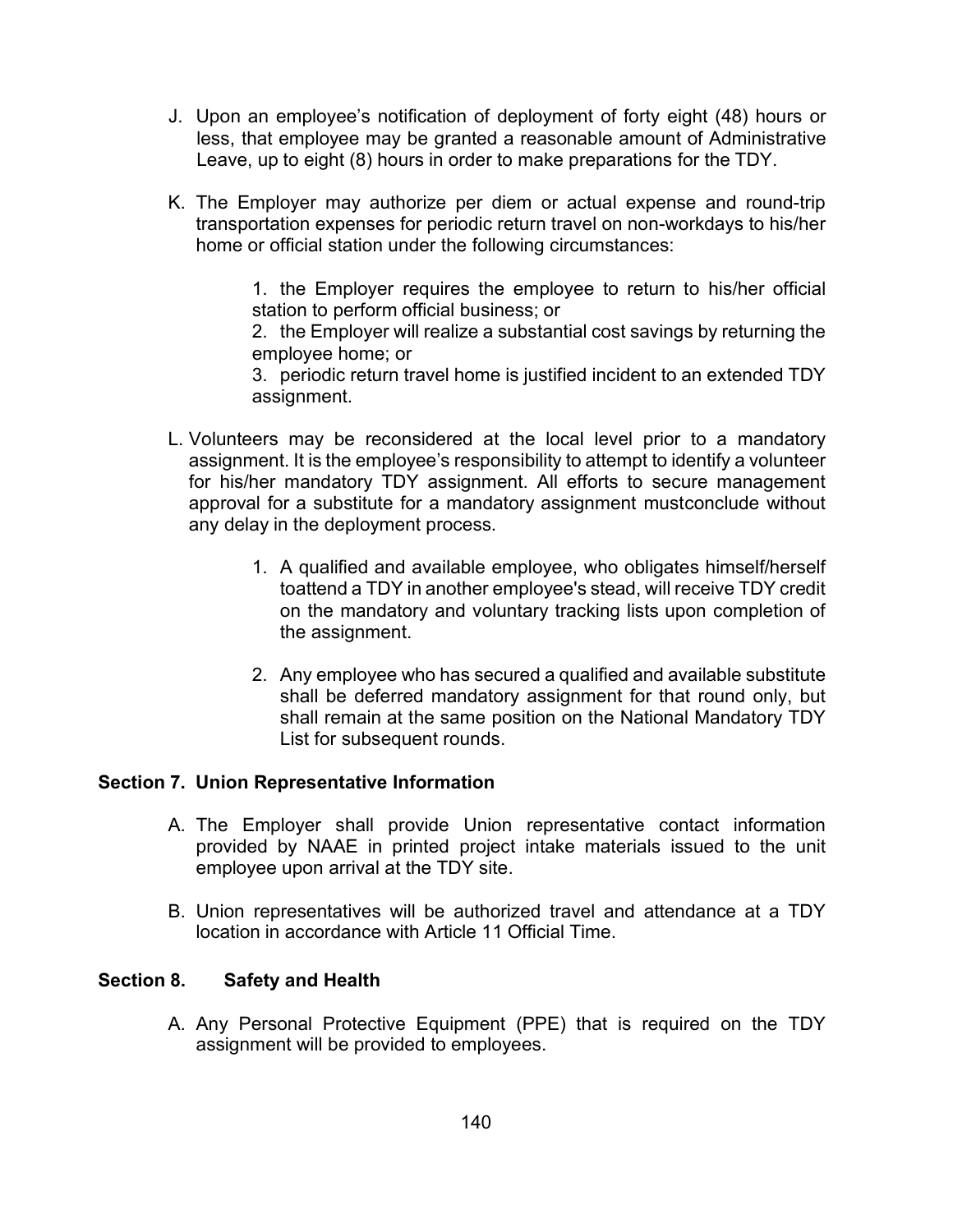- 1. When employees are required to perform duties on a TDY assignment that requires full-face masks and the employee requires prescription glass inserts and does not already have them, then the Employer will provide them at no cost to the employee.
- 2. Employees required to perform duties on a TDY assignment that require advanced certification and/or medical clearance (e.g. fit testing and medical clearance for supervising methyl bromide fumigations) in accordance with OSHA regulations, will have the advance certification and/or medical clearance completed prior to deployment or during project orientation at the work site. The Employer will maintain certification records and medical clearance records.
- B. The Employer will maintain safe project working conditions and equipment in accordance with government regulations and OSHA requirements. Employees will be cleared and trained for use of all safety equipment prior to the use of that equipment in accordance with OSHA regulations, when applicable, and any safety information provided with the equipment.
- C. The Employer will provide reasonable security for employees working in potentially unsafe work sites.
- D. Supplemental gear (e.g. steel toe boots, snake bite chaps, etc.) required by the Employer for the TDY assignment and not provided in the Uniform Contract will be provided to employees in advance of deployment or during project orientation at the work site. Supplemental clothing (e.g. cold weather gear, etc.) required by the Employer for the TDY assignment that is provided in the Uniform Contract and is not necessary for regular use in the employee's official duty station, will be provided to employees that have already exhausted their annual uniform allowance in advance of deploymentor during project orientation at the work site.
- E. In advance of deployment or during project orientation at the work site, employees will be provided the opportunity to receive at the Employer's expense necessary vaccinations (e.g., Hepatitis B, seasonal influenza, and tetanus, etc.).
- F. The duties assigned to bargaining unit employees mandated to a TDY assignment will be consistent with the physical and medical requirements of the employee's position description to the extent possible.
- G. If an employee believes performance of his/her assigned duties will jeopardize his/her health or exceed his/her physical capabilities, then the employee will promptly notify the supervisor and request another assignment. The supervisor will evaluate the request and make a decision based upon the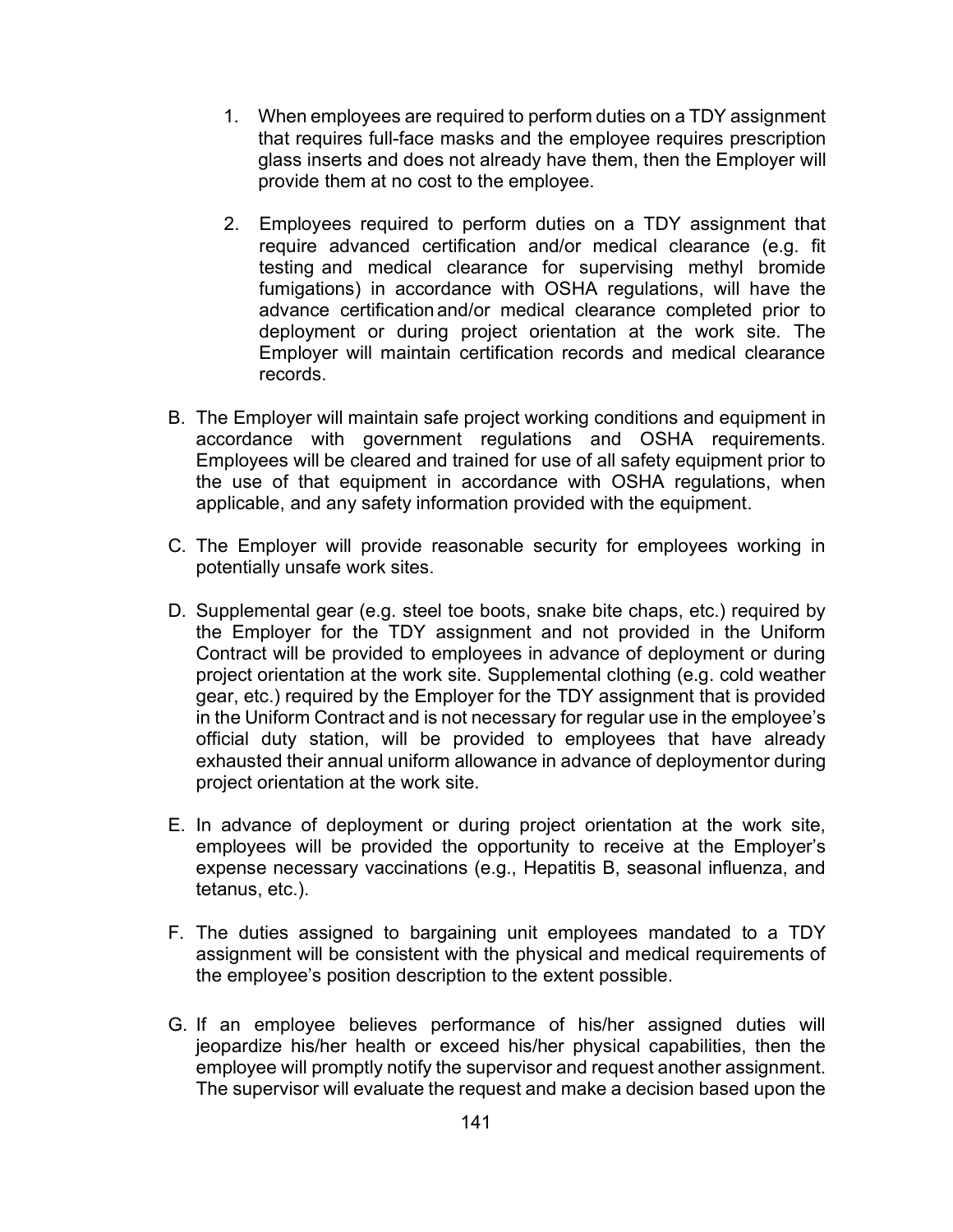employee's explanation and the nature of the TDY assignment. The Employer may provide a temporary light duty assignment or other available work, return the employee to his/her regular duty station, deny the request with an explanation or, take other action as appropriate.

- H. The Employer will maintain an occupational medical monitoring program in accordance with OSHA regulations, the APHIS Safety and Health Manual andall other pertinent Federal, State and local requirements. Actual and/or potential exposure to job hazards will be addressed by the Employer who may order medical evaluations/clearances, testing, vaccinations, or medications. Every effort will be made to have medical monitoring completed prior to deployment; however, the very nature of emergency response may preclude having all medical monitoring processes completed prior to deployment. Until medical monitoring is complete and the employee is medically cleared, the employee will not perform duties which may actually or potentially expose them to the identified job hazards.
- I. The Parties recognize that employee's regular family practice physicians may not have experience and expertise with employees deployed to outbreaks of pests or diseases threatening agricultural production and trade, other agricultural health situations threats to natural resources, threats to public health, agricultural terrorism and all hazard incidents. After the Employer has made the decision to deploy employees for a TDY assignment, the Employer will provide sufficient information so that the employee can determine whether he/she should seek medical documentation for exemption from certain duties.
- J. The Employer will provide the employee contact information to obtain medical and/or veterinary information as applicable, prior to or at demobilization regarding measures the employee should take before reintroduction to his or her household and shall bear the expense of any necessary prophylactic measures, including but not limited to, vaccinations, medications, quarantines, and social distancing when required by quarantine or biosecurity protocols.

### Section 9. Availability Exemptions

All requests for availability exemptions must be in writing and presented to the employee's supervisor. The documentation provided shall be used for determining situations when an employee may be excused from certain mandatory TDY assignments.

- A. Medical Conditions
	- The Parties agree that requests for medical availability exemptions impacting employee TDY assignments are special cases where time is of the essence. The employee is responsible for providing the Employer with medical documentation that precludes participation in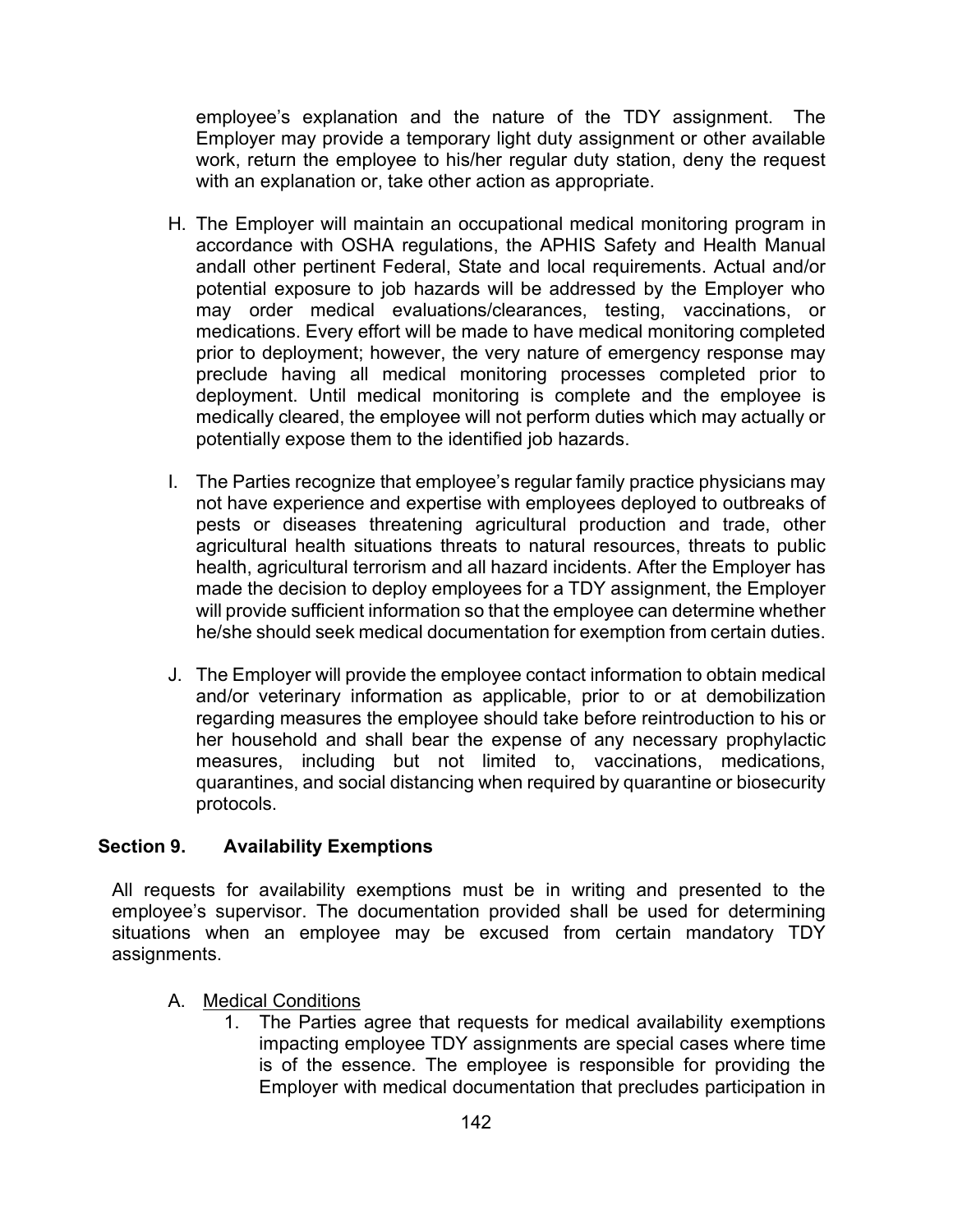the assigned TDY. Medical documentation precluding an employee from TDY assignment must be current (normally, within 180 days).

- 2. The APHIS Mobilization Guide contemplates that employees may be mandatorily detailed to natural disasters and other national emergencies that may have primitive living conditions and/or working duties not in the employee's job description with short notice. In those situations where the employee is provided short notice to perform duties that may be outside of their medical restrictions, the employee may request a medical unavailability exemption. These circumstances may necessitate a request from the employee without medical documentation to substantiate the request. The Employer will provide reasonable time for the employee to procure the medical documentation.
- 3. The employee must have his/her physician provide a narrative statement (based on a review of current medical documentation from his/her records) in response to each item listed below (See Request for Temporary Light Duty form at the end of Article 32 Temporary Light Duty):
	- a. identify the general nature of the condition;
	- b. identify the anticipated duration of the condition;
	- c. identify any work restrictions or other changes in working conditions required; and,
	- d. indicate whether there is the likelihood of sudden incapacitation.
- 4. The Employer will evaluate the request and make a decision on the medical unavailability exemption. The Employer may identify the employee as eligible for a medical availability exemption; dispatch the employee to the TDY assignment with temporary medical restrictions; forward the medical documentation for further review by the Employer's Medical Officer; deny the request in writing; or, take other action as appropriate.

#### B. Serious Personal Obligations or Hardships

- 1. The employee must submit a detailed narrative explaining the nature of the obligations and provide supporting documentation.
- 2. If the personal obligation involves the health of a family member, the employee must provide a narrative statement from the family member's physician. The physician's statement must address the nature and severity of the illness (of the family member). The physician's statement must also specifically address the employee's need to carefor the family member. If a spouse or other family member cannot provide the care, then the statement must explain in detail.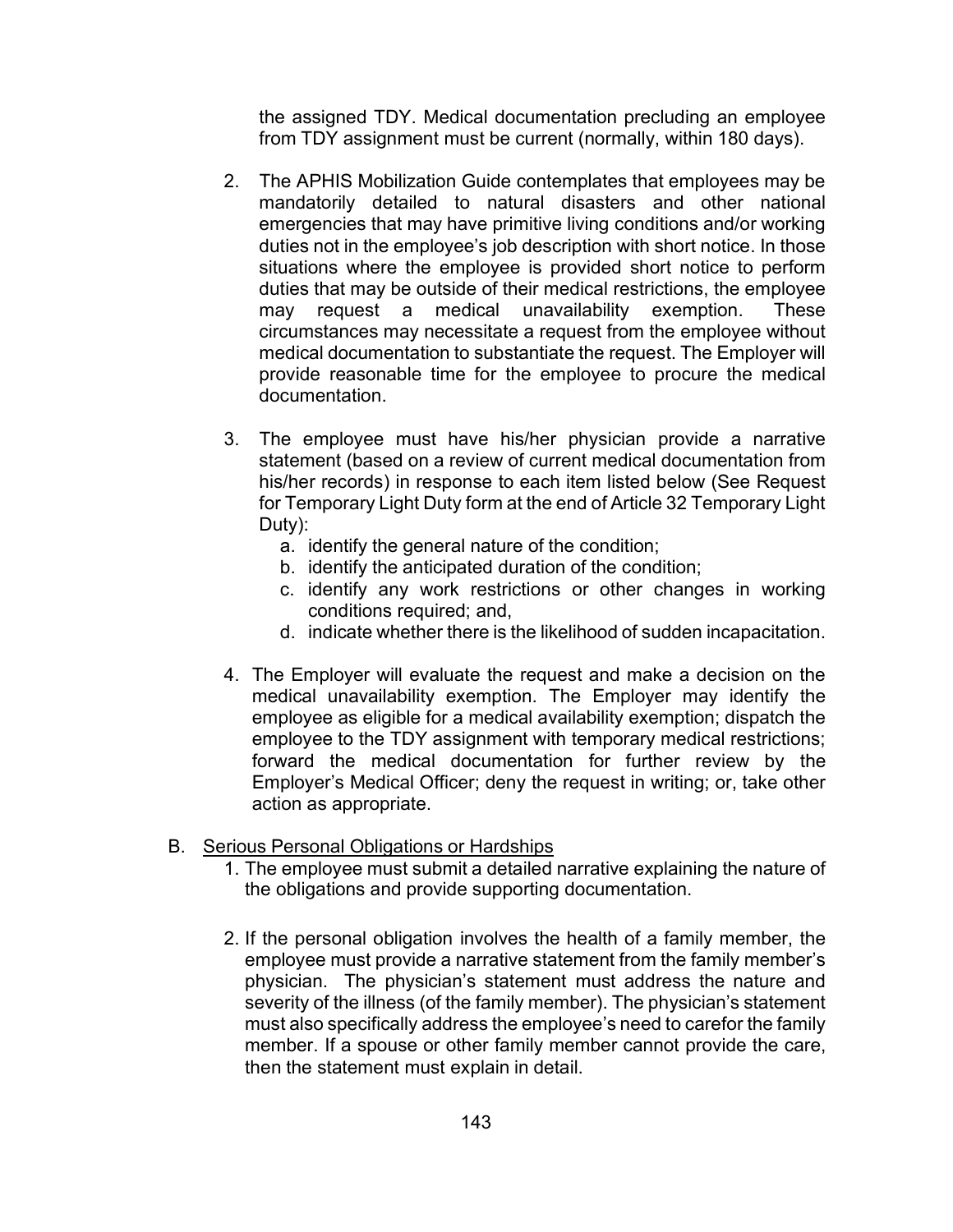- 3. If the personal obligation involves the care of a family member (i.e., elderly parent, child, etc.), the employee must provide a narrative statement explaining other options explored, and why these other options are not viable. Additionally, the employee must provide supporting documentation for the options explored and any responses from those sources.
- C. Jury or Court Obligations
	- 1. Employees may be considered to be unavailable for TDY assignment for periods during which the employee is obligated to service for jury duty. The employee must provide a copy of any summons or similar document to the employee's supervisor for consideration.
	- 2. Employees may be considered to be unavailable for TDY assignment for period during which the employee is obligated to appear in court or under subpoena for testimony. The employee must provide a copy of the summons, subpoena or similar documentation to the employee's supervisor for consideration.

### D. Military Duty

The Employer will identify as unavailable an employee on National Guard, Reserve or recall military duty.

## E. Annual Leave

1. Prior to the start of the leave year each employee will be permitted to select, identify and receive approval for up to six (6) weeks of longterm annual leave, if accrued during the year or carried over from the previous year, in accordance with local negotiated procedures. Longterm annual leave is defined as annual leave approved for a minimum of a full work week and may be in 32-hour increments when there is a holiday. This long-term leave will be identified for purposes of this Article as unavailable for a TDY assignment.

In those offices not selecting periods of annual leave at the beginning of the calendar year, the six weeks of long-term annual leave must be identified, requested and approved during the calendar year at least 30calendar days prior to the notification for TDY assignment to qualify as a period of unavailability.

- 2. When the long-term annual leave is annotated for unavailability for TDY deployment, the weekend (Saturday and Sunday) prior to the long-term annual leave and the weekend following the long-term annual leave will also be identified as not available.
- 3. Nothing in these provisions shall preclude an employee from requesting and receiving approval for additional periods of annual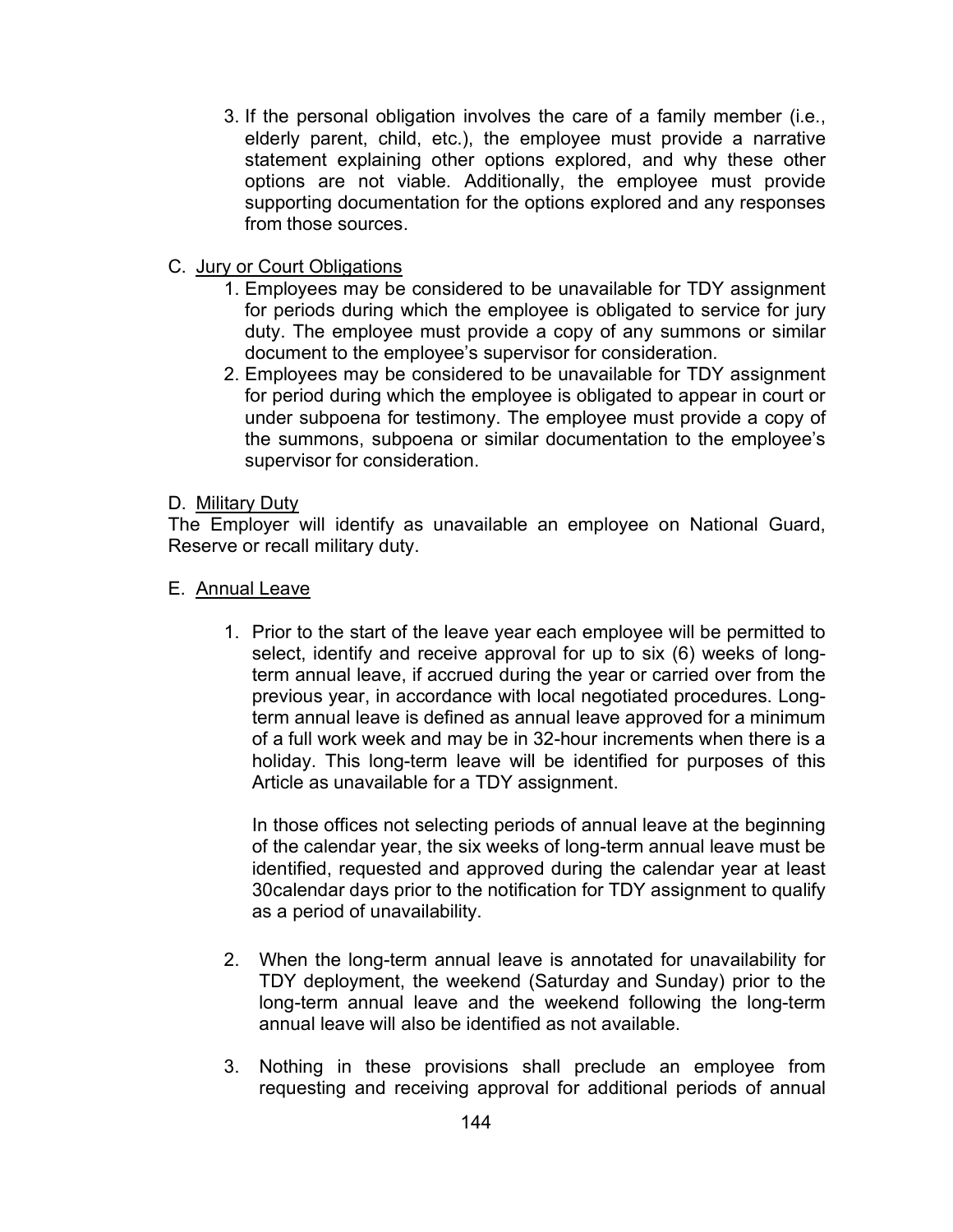leave. If an employee with an additional period of annual leave is notified of a TDY deployment, then the employee may request to be considered for the next TDY deployment and be passed over on the TDY list. The Employer will make a decision on the request based on the employee's individual circumstances and the nature of the emergency.

- 4. The Employer retains the right to cancel leave during periods of an emergency.
- 5. If it becomes necessary in an emergency situation for the Employer tocancel approved leave for a TDY assignment, then the Employer will provide a written cancellation to the employee and will provide notification to the Union.
- 6. When cancelled leave results in an employee having excessive use orlose annual leave balance, then the employee must make an effort to request to use the annual leave during other periods of time before the end of the leave year. In addition, the Employer will continue to follow the rules and regulations for restoration of forfeited annual leave.

### F. Union Activity

For PPQ administered emergencies, the Employer may consider Union representatives unavailable for TDY assignment when the Union representative is scheduled for meetings on official time at the national or regional level. This includes committee meetings and national consultative or negotiation meetings.

### G. Return TDY Assignments

Major incidents may require one or multiple return assignments or rotations. As a general rule, an employee can expect to return to their home duty station for at least the same length of time they were on the emergency assignment. During this period of time the employee would be identified as unavailable for TDY assignment. For example, if the employee was on a TDY assignment for 21 calendar days, that employee can expect to return home for a minimum of 21 calendar days before the next rotation. As with all emergency response operations, this is a general guideline that is subject to change based on the severity and scope of the emergency.

#### H. Other Exemptions

The Employer will consider any other valid reason for TDY exemption not specified above, presented by the employee or the Union. This may include objections to certain types of work, or fixed schedule life events, such as graduations, weddings, school, college, etc., that normally do not require the taking of advanced annual leave.